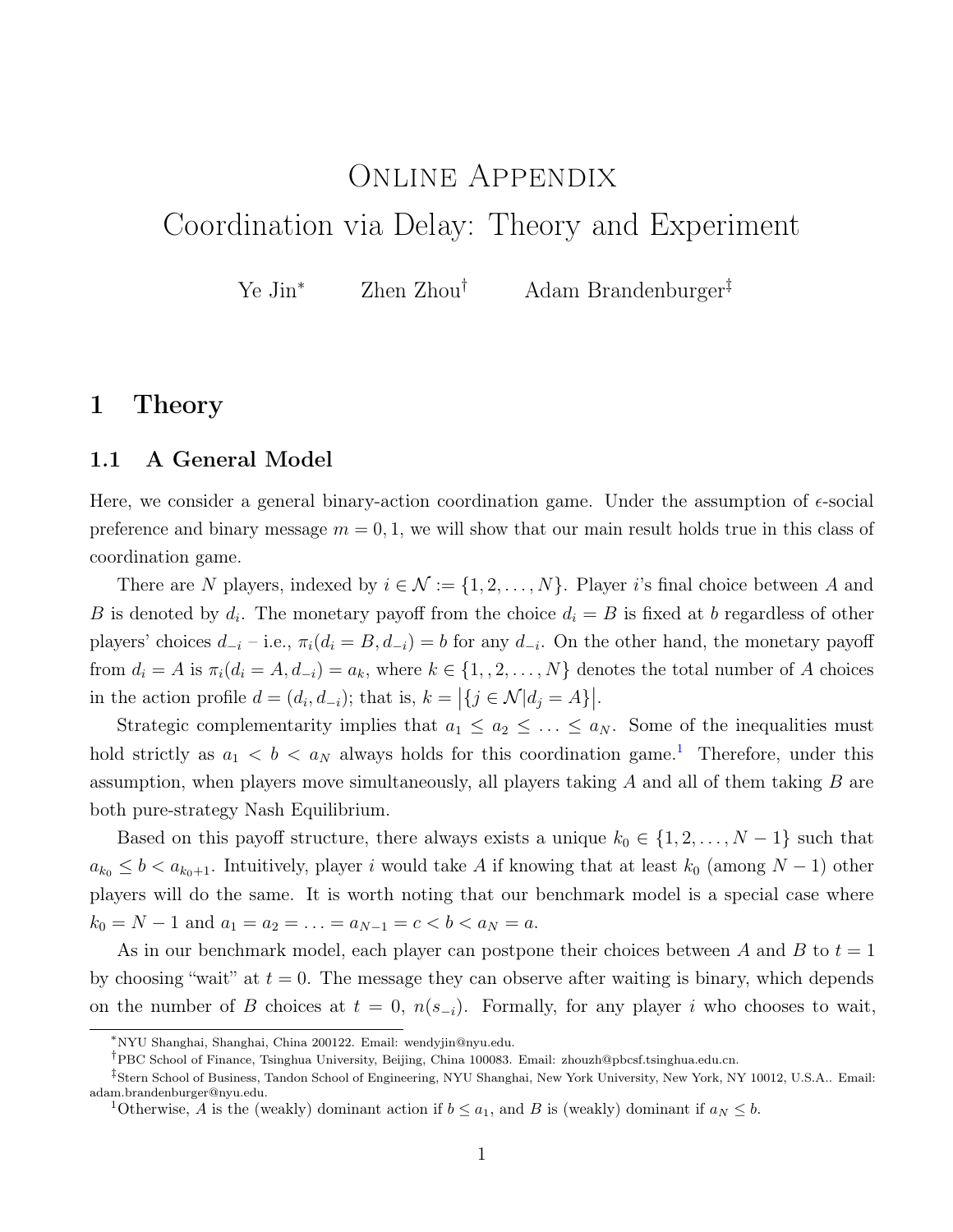$m \equiv \mathbb{1}\{n(s_{-i}) \geq N - k_0\}$ . Intuitively, if  $m = 1$ , then the total number of A choices, regardless of the actions taken by the players who choose to wait at  $t = 1$ , could be at most  $k_0$ . That means, following the massage  $m = 1, B$  is a (weakly) preferred choice because  $a_k \leq b$  for all  $k \leq k_0$  and  $a_k < b$  for some  $k < k_0$ .<sup>[2](#page-1-0)</sup>

As before, we can denote all possible strategies in this extensive form game as  $\mathcal{S} \equiv \{B, WBB, WBA, WAB, WAA\}.$  Below, we show that our main result of Theorem [1](#page-0-1) and the way of proving it can be extended to this binary-action coordination game.

**Proposition 1** The unique strategy profile that survives iterated weak dominance is  $(s_i = WBA)_{i=1}^N$ . Under this strategy profile, each player chooses  $d_i = A$  and receives the highest possible monetary payoff  $a_N$ .

#### Proof.

First round of elimination Consider any player i and any strategy profile played by other players  $s_{-i} = (s_j)_{j \in \mathcal{N} \setminus \{i\}}$ . We want to show that  $WAB$  (WAA) is weakly dominated by WBB  $(WBA)$ . Consider two mutually exclusive and collectively exhaustive cases.

In the first case,  $m = 1$ ; that is, the other players adopt the strategy profile  $s_{-i} = (s_i)_{i \in \mathcal{N} \setminus \{i\}}$ that satisfies  $n(s_{-i}) \equiv |\{j \in \mathcal{N} \setminus \{i\}|s_j = B\}| \geq N - k_0$ . In this case,  $\pi_i(s_i = WBB, s_{-i}) = b$ , while  $\pi_i(s_i = WAB, s_{-i}) = a_k$  for some  $k \leq k_0$ . We first consider the cases in which  $k \leq k_0$  satisfies  $\pi_i(s_i = WBB, s_{-i}) = b = \pi_i(s_i = WAB, s_{-i}) = a_k$ . In these cases, any player  $j \neq i$  will get the b no matter player i chooses WAB or WBB. Therefore, for any such strategy profile  $s_{-i}$ , player i will be indifferent between WAB and WBB. However, there always exists  $k \leq k_0$  such that  $a_k < b$ . Clearly,  $\pi_i(s_i = WBB, s_{-i}) > \pi_i(s_i = WAB, s_{-i})$  for any  $s_{-i}$  that lets  $n(s_{-i})$  equal such a k. Based on the utility function  $u_i$  defined in [\(1\)](#page-0-1), WBB weakly dominates WAB in this case.

In the other case,  $m = 0$ ; that is,  $s_{-i} = (s_i)_{i \in \mathcal{N} \setminus \{i\}}$  that satisfies  $n(s_{-i}) < N - k_0$ . Therefore,  $\pi_i(s_i = WBB, s_{-i}) = \pi_i(s_i = WAB, s_{-i}) = b$  and  $\pi_j(s_i = WBB, s_{-i}) = \pi_j(s_i = WAB, s_{-i})$  for any  $s_j$  and any  $j \in \mathcal{N} \setminus \{i\}.$ 

Hence,  $WAB$  is weakly dominated by  $WBB$ . The same argument can be applied to show that  $WAA$  is weakly dominated by  $WBA$ . Following the exact same procedures in the proof of Theorem [1,](#page-0-1) we can show that strategy B, WBA and WBB cannot be eliminated at this round.

**Second round of elimination** The remaining strategies are  $B$ ,  $WBB$  and  $WBA$ . We first compare strategy WBB to strategy B. Note that, for player i and any  $s_{-i}$ ,  $\pi_i(s_i = WBB, s_{-i})$  $\pi_i(s_i = B, s_{-i}) = b$ . We will look into how the other players' payoffs depend on player i's choice between B and WBB by considering three mutually exclusive and collectively exhaustive cases. First, observe that, for any  $s_{-i}$  that admits  $n(s_{-i}) \geq N - k_0$  (or  $n(s_{-i}) < N - k_0 - 1$ ), then  $m = 1$ 

<span id="page-1-0"></span><sup>&</sup>lt;sup>2</sup>Note that, based on the assumption  $a_1 < b$ , in the special case where  $k_0 = 1$ ,  $a_{k_0} < b$ .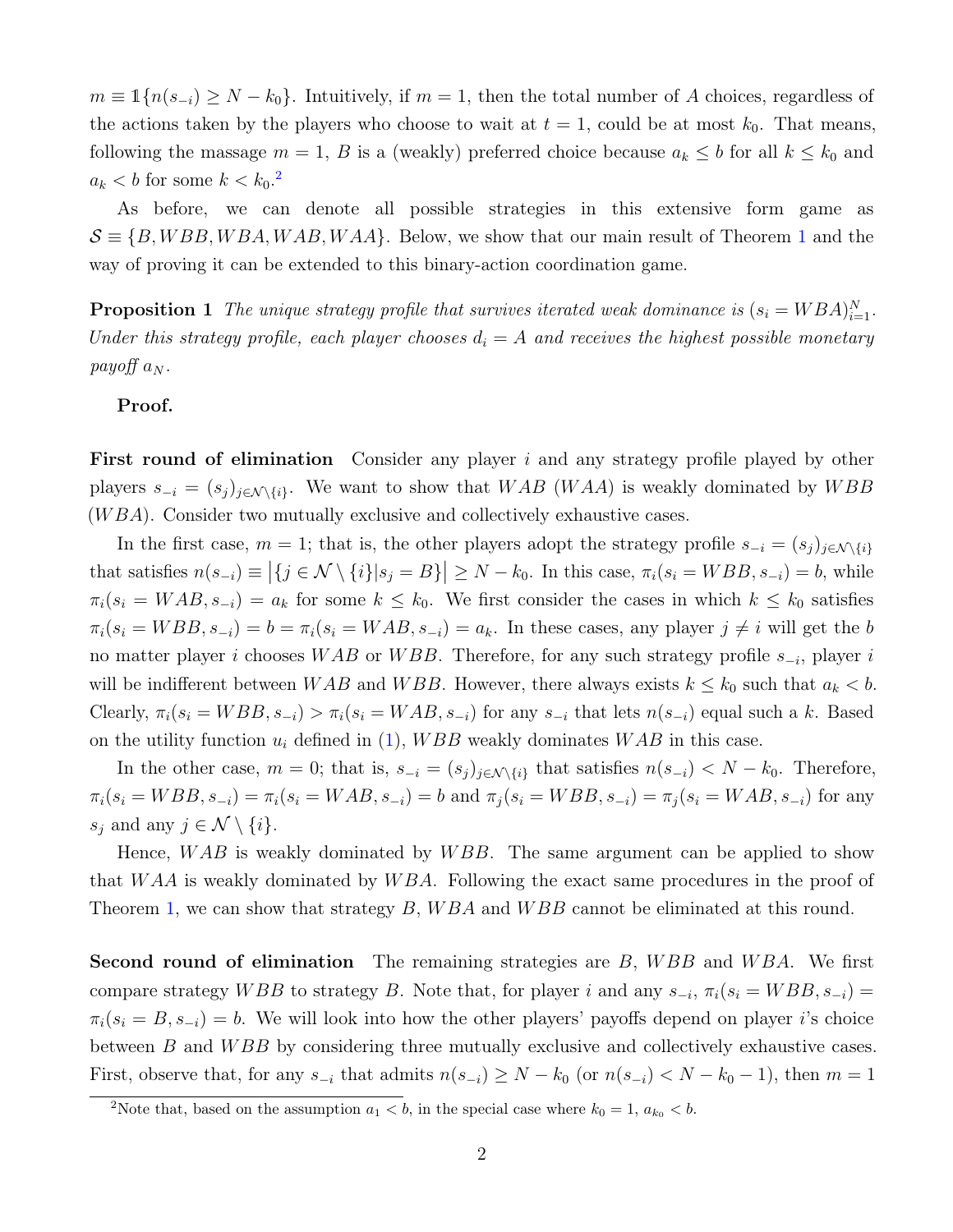(or  $m = 0$ ) regardless of player i choice between B and WBB. Therefore, other players' choices as well as their payoffs are unaffected by player is choice between  $B$  and  $WBB$ .

Next, consider any  $s_{-i}$  that satisfies (1)  $n(s_{-i}) = N - k_0 - 1$  and (2) no one chooses WBA (i.e.,  $|\{j \in \mathcal{N} \setminus \{i\}|s_j = WBA\}| = 0$ . In this case,  $s_i = B$  leads to  $m = 1$  while  $s_i = WBB$  leads to  $m = 0$ . Nevertheless, no one's payoff is affected by i's choice between WBB and B as all players will ultimately take action  $B$  regardless of  $m$ .

In the last case, consider  $s_{-i}$  that satisfies (1)  $n(s_{-i}) = N - k_0 - 1$  and (2) there is at least one player chooses WBA. For this group of players (denoted by  $j_0$ , generically), if  $s_i = B$  and then  $m = 1$ , they will choose B at  $t = 1$ , and, accordingly, the payoff would be  $\pi_{j_0} = b$ ; otherwise, if  $s_i = WBB$  and  $m = 0$ , then their choice at  $t = 1$  would be A and the payoff would be  $\pi_{j_0} = a_k$ where  $k \leq k_0$ . This is because the number of B choices at  $t = 0$  is  $N - k_0 - 1$  and at least one B choice at  $t = 1$  from player i who takes WBB. By definition of  $k_0$ , we know that  $a_k \leq b$  for any  $k \leq k_0$  and the inequality holds strictly with some  $k < k_0$ . Therefore, under the assumption of  $\epsilon$ -social preferences, WBB is weakly dominated by B in this step. Following the exact same procedures in the proof of Theorem [1,](#page-0-1) we can show that strategy  $B$  and  $WBA$  cannot be eliminated at this round.

**Third round of elimination** The remaining strategies are  $WBA$  and B. To see that B is weakly dominated by  $WBA$ , consider the following three mutually exclusive and collectively exhaustive cases. First, consider any  $s_{-i}$  admits  $n(s_{-i}) \geq N - k_0$ . In those cases,  $m = 1$  and all players will eventually take B and receives the payoff b, regardless of player is choice between B and  $WBA$ .

Second, consider the  $s_{-i}$  that satisfies  $n(s_{-i}) = N - k_0 - 1$ . If player i chooses B, then  $m = 1$ , and, accordingly,  $\pi_i = \pi_{j_0} = b$  (player  $j_0$  is a generic player who chooses WBA); otherwise, if  $s_i = WBA$ , then  $m = 0$ , and, therefore,  $\pi_i = \pi_{j_0} = a_{k_0+1} > b$ . (Note that the total number of B choices in this case is  $N - k_0 - 1$ , and, thus, the total number of A choices (form the WBA choosers) is  $k_0 + 1$ .) Therefore, WBA is preferred in this case.

In the last case,  $s_{-i}$  satisfies that  $n(s_{-i}) < N - k_0 - 1$ . Therefore,  $m = 0$  regardless of player i's choice between B and WBA. It is easy to check that  $\pi_i(s_i = B, s_{-i}) = b < \pi_i(s_i = WBA, s_{-i})$  $a_{N-n(s_{-i})}$  and  $\pi_{j_0}(s_i = B, s_{-i}) = a_{N-n(s_{-i})-1} \leq \pi_{j_0}(s_i = WBA, s_{-i}) = a_{N-n(s_{-i})}$ . Therefore,  $WBA$  is preferred in this case as well. In total,  $B$  is weakly dominated by  $WBA$ .

**Coordination outcome** As we have just shown, the strategy  $WBA$  is the unique iteratedly undominated strategy. Under the strategy profile  $(s_i = WBA)_{i \in \mathcal{N}}$ , the realized choice for each player is A and, accordingly,  $\pi_i = a_N$  for all  $i \in \mathcal{N}$ .

Therefore, in this class of coordination game, the delay option can work to ensure an efficient outcome. To see that the binary information setting is crucial for this result, we consider a finer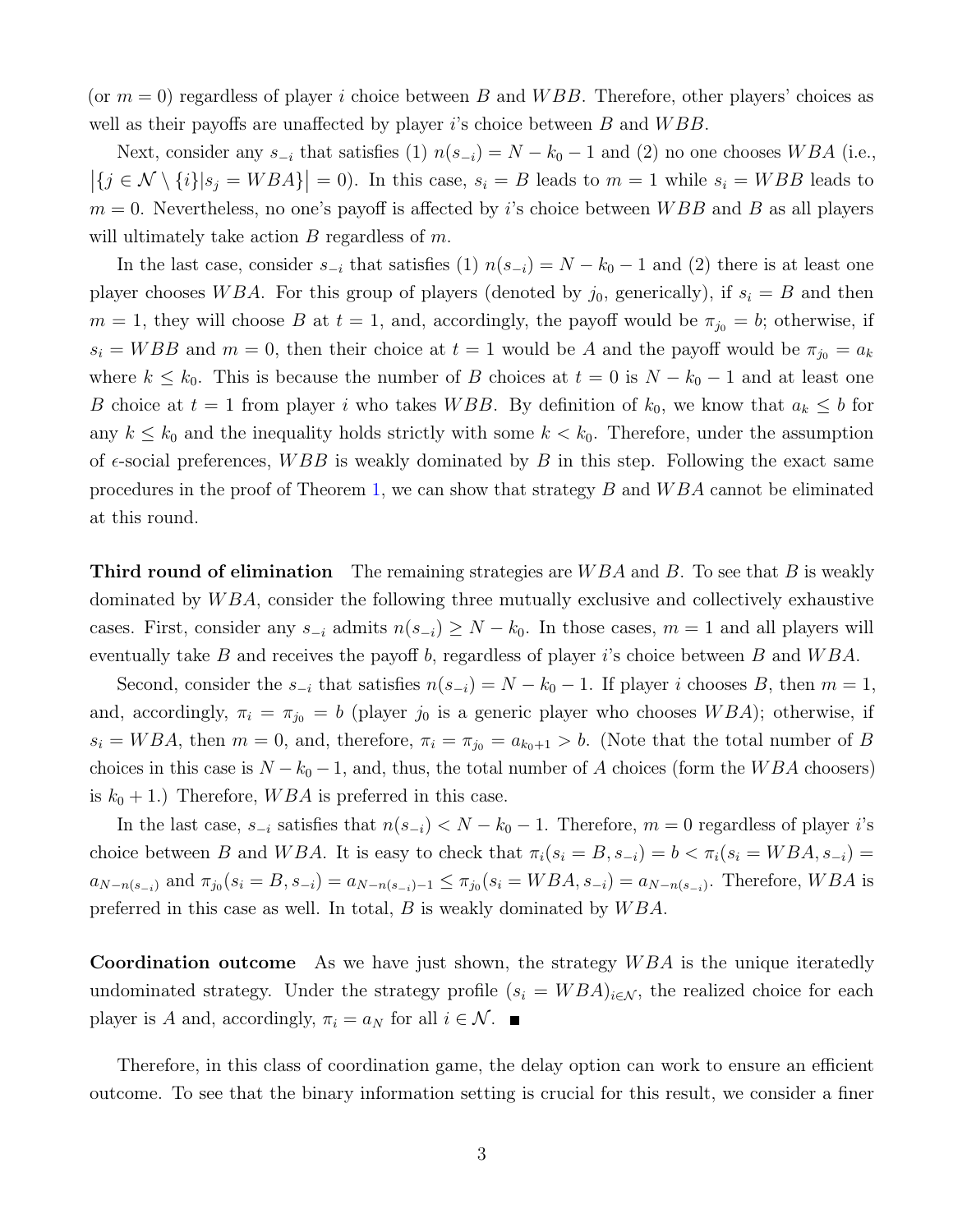information setting below and present a counterexample to show that the delay option cannot guarantee the efficient outcome when finer information is available.

Counterexample under finer information Consider a game with  $N = 3$  players and payoff parameters  $a_1 < b < a_2 < a_3$ . Let  $WX_0X_1X_2$  denote the strategies involving waiting, in which  $X_n = A, B$  is the action after observing n B choices in the first period. We are about to show that there exists iteratedly undominated strategy profiles that do not lead to Pareto-outcome.

First, note that any strategy involves waiting and  $X_2 = A$  is weakly dominated in the first round of elimination by the ones that involves waiting and takes the same choices on  $X_0$  and  $X_1$ , but chooses B after  $n = 2$ . Therefore, the remaining strategies are B, WAAB, WABB, WBBB, WBAB. Next, we show that none of the five strategies can be eliminated in the first round of elimination.

To see why these strategies cannot be eliminated, we will examine them one by one.

- 1. WBAB and WBAA are the best responses when one opponent plays WBAB and the other plays a mixture of B and W BAB. However, W BAB weakly dominates W BAA.
- 2. WAAB and WAAA are the best responses to a mixture of B and WAAB and WAAB. However, W AAB weakly dominates W AAA.
- 3. WABB and WABA are the best responses to a mixture of B and WAAB and WABB. But WABB weakly dominates WABA.
- 4. WBBB is the unique best response to WBBB amd a mixture of WBBB, WBAB and B.
- 5. B cannot be eliminated either. Consider the case in which the opponents are using W BBB. In that case, WAAB and WABB generate payoff  $a_1$ , while B, WBBB, and WBAB generate payoff  $b > a_1$ . Next, consider the case in which one opponent plays WBBB and the other one takes B. In that case, WAAB and WBAB generate payoff  $a_1$ , while B, WBBB, and WABB generate payoff  $b > a_1$ . Obviously, any strategy involving taking waiting and taking A after  $n = 2$  cannot dominates B. (To see this, consider the case where both opponents take the strategy  $B$ .) Therefore, any strategy weakly dominates  $B$  puts 0 weight on  $WAAA$ , WBAB, and WABB. Therefore, the only remaining candidate strategy which can dominates B is *WBBB*.
- 6. To see that B is not dominated by  $WBB$ , consider the case in which both of the other two players choose W ABB, choosing B and W BBB generate the same monetary payoff for the player themselves, but W BBB generate lower payoff for the two other players. Therefore, under the assumption of  $\epsilon$ -social preference, B cannot be dominated by WBBB.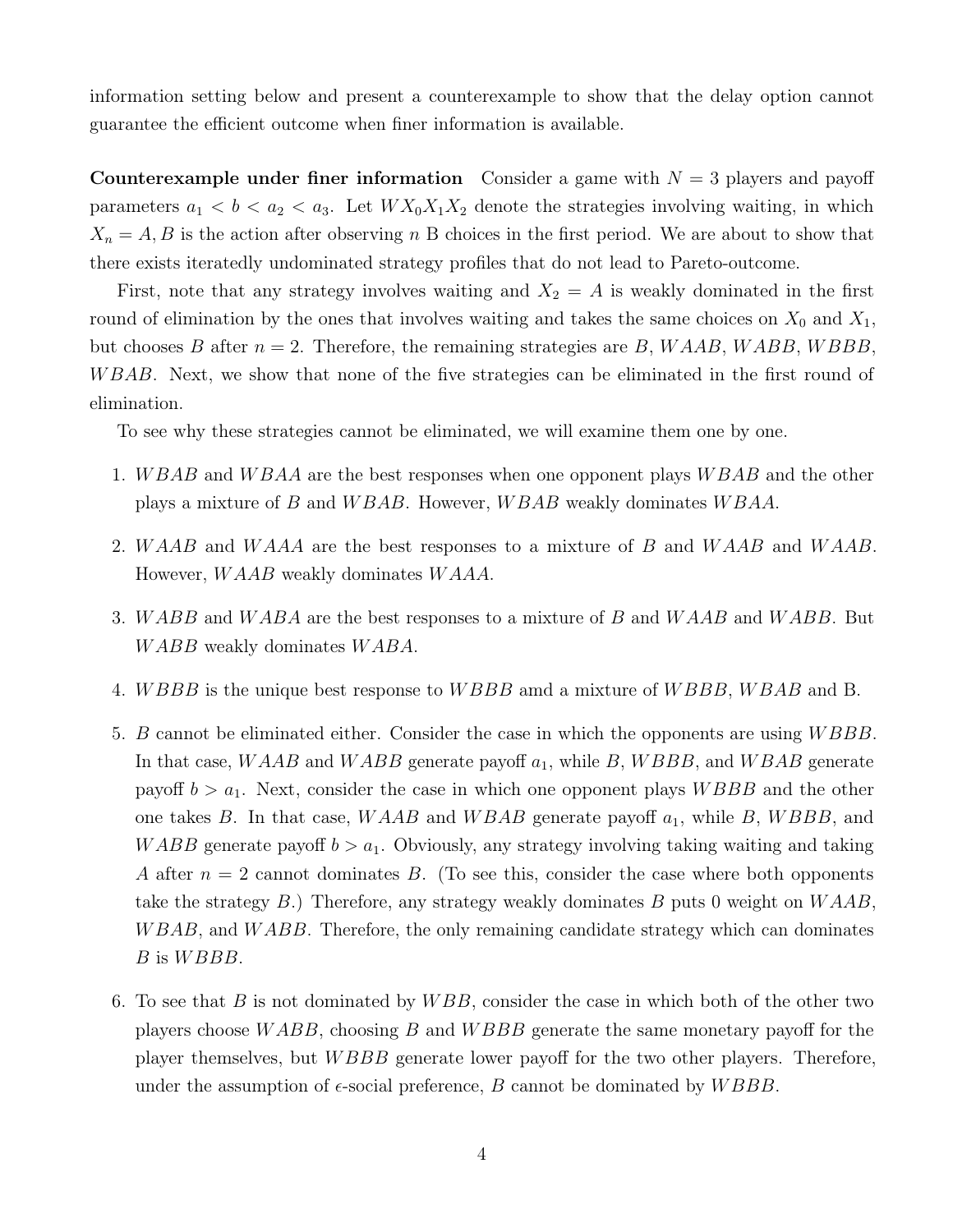Therefore, each of the strategies B, WBBB, WAAB, WABB, WBBB and WBAB survives the first round of elimination. As discussed above, each strategy cannot be eliminated given other players play a mixed strategy consisting of some of these five strategies. Therefore, no further elimination can happen in the later rounds. That said, each players taking  $B$ , or  $WBBB$ , or  $WBAB$ are all undominated strategy profiles, and any of these strategy profile leads to an inefficient outcome.

## 1.2 Alternative Reversibility Structure: Both Irreversible

Here, we consider a different irreversibility structure in which players can choose among A, B and "wait" at  $t = 0$  and both A and B are binding choices. We will explore the cases both of binary message and of finer information. In the binary message case, players who choose to wait at  $t = 0$ can only observe whether any other player has chosen B at  $t = 0$  ( $m = 1$ ) or not ( $m = 0$ ). In the finer information case, they can observe the number of A, B and wait choices at  $t = 0$ .

#### Binary Message

Although players can choose A at  $t = 0$ , those choices is similar to the choices of "wait" with regard to generating the binary message m. It is easy to check that pledging to A earlier at  $t = 0$  is weakly dominated (in the first round of elimination) by the strategy of waiting and then choosing B after  $m = 1$  and choosing A after  $m = 0$  (or strategy WBA). After eliminating the strategy of choosing A at  $t = 0$ , as no one will choose A at  $t = 0$ , the game is essentially no different from our benchmark model where B is the only binding choice at  $t = 0$ . As there, WBA is the unique iteratively undominated strategy and, as a result, efficient coordination is achieved.

#### Finer Information

With finer information, for a player who chooses to wait, they can choose either A or B contingent on any distribution of the time 0 choices. Clearly, any strategies involving the choice of A after observing some B choices at  $t = 0$  (i.e.,  $n(s_{-i}) = |\{j \in \mathcal{N} \setminus \{i\}|s_j = B\}| \geq 1$ ) or the choice of B after observing all others choosing A at  $t = 0$  are weakly dominated. After elimination of these dominated strategies, there is a large set of surviving strategies due to the number of contingencies available for the choice at  $t = 1$ . Next, we resort to a three-player example of this game, and show that any remaining strategy survives iterated weak dominance. For example, each player may choose to wait and then take B on observing that at least one of the other players waited, and efficient coordination is not achieved.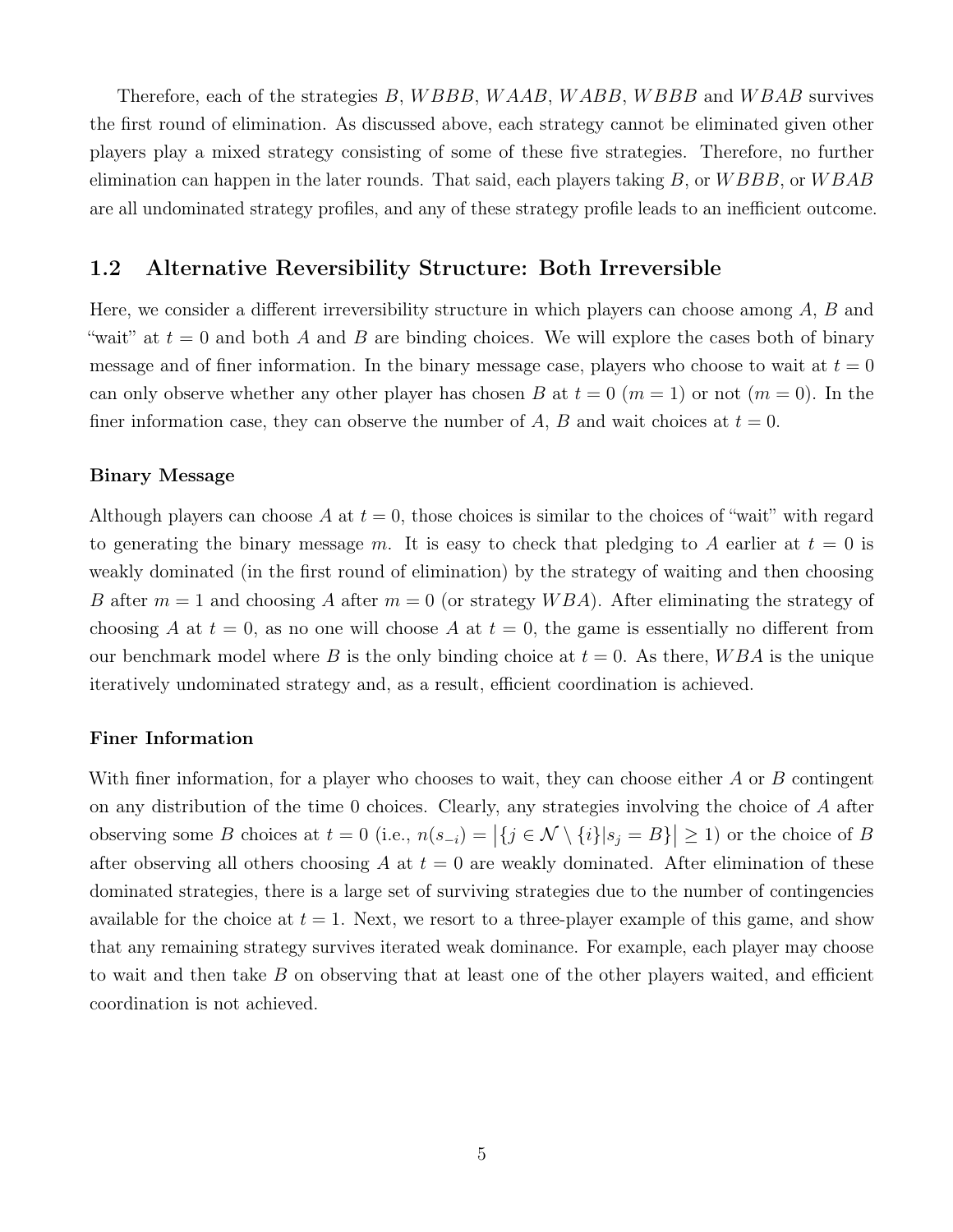#### A three-player example

Here, we consider a three-player example, and explore the strategy profiles that survive iterated weak dominance, as well as strategy profiles that constitute subgame-perfect Nash equilibria.

Let us classify all possible information sets (for a player who has waited) into four categories: (a) at least one other player chooses B at  $t = 0$ ; (b) both of the other two players choose A at  $t = 0$ ; (c) one other player waits and the remaining player chooses A at  $t = 0$ ; and (d) both of the other two players wait.

Iterated Weak Dominance First, observe that all strategies that fit any of the following criteria are weakly dominated.

- 1. Any strategy that involves waiting and playing A at any information set of type (a) is weakly dominated by waiting and taking the same action at  $(b)$ ,  $(c)$ , and  $(d)$ , but playing B at  $(a)$ .
- 2. Any strategy that involves waiting and playing B at (b) is weakly dominated by waiting and playing  $A$  at (b) and taking the same action at any other information set.
- 3. Choosing B at  $t = 0$  is weakly dominated by waiting and choosing B except at (b).

Thus, any undominated strategy with waiting involves choosing B at (a), and choosing A at (b). With some abuse of notation, we can write the set of undominated strategies as  $S_u$  =  ${A, wBA, wAB, wBB, wAA}.$  Here, A denotes the strategy of choosing A at  $t = 0$ . The strategy  $wBA$  involves waiting, choosing B at (c), choosing A at (d), choosing B at (a), and choosing A at (b). The other strategies in  $\mathcal{S}_u$  are defined similarly.

We proceed to show that any strategy  $s_u \in \mathcal{S}_u$  cannot be eliminated in the first round. Note that A cannot be dominated because it is the unique best response if the two other players both choose wAB. For any  $s_u \in \mathcal{S}_u \setminus \{A\}$ ,  $s_u$  is the unique best response if one of the two other players chooses  $s_u$ , and the other chooses a mixed strategy  $pA \oplus (1-p)s_u$  with  $p \in (0,1)$ .

It is clear that these five strategies survive further rounds of elimination. Each of these strategies can be made a unique best response, so for none of them is there another strategy that generates the same payoffs in all contingencies. Therefore,  $\epsilon$ -social preferences have no bite.

Subgame-Perfect Nash Equilibrium In the three-player game with full moritoring and in which both choices are binding at  $t = 0$ , it is easy to check that any strategy  $S_u = \{B, A, wBA, wBB, wAA\}$ constitutes a symmetric pure-strategy subgame-perfect equilibrium.

It is worth noting that the strategy profile  $(s_i = wAB)_{i \in \mathcal{N}}$  does not constitute a subgame-perfect equilibrium, even though it survives iterated weak dominance. That is because, for any player, if other players choose  $wAB$ , then A is a strictly profitable deviation since choosing A at  $t = 0$  causes other players to switch from taking B to taking A at  $t = 1$ .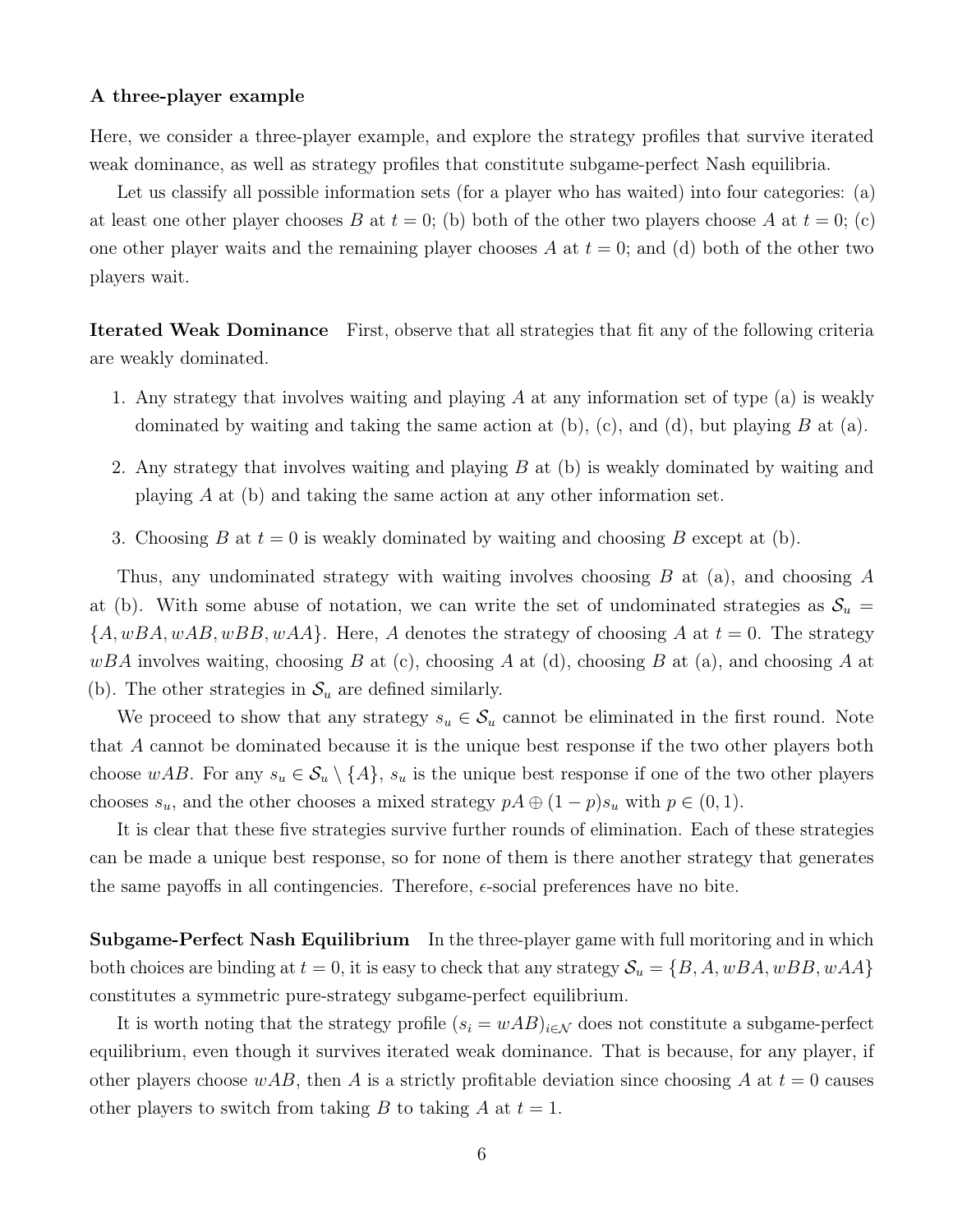#### Summary

When both A and B are binding choices at  $t = 0$ , the effectiveness of the delay option depends on the information structure. Using a 3-player example, we show that with finer information, multiple strategy profiles survive iterated weak dominance. Subgame-perfect equilibrium also fails to yield a unique prediction. Under either analysis, we cannot rule out the strategies that involve choosing B when some (or all) other players choose to wait at  $t = 0$ , and some other players choose A at  $t = 0$ . In any of these cases, efficient coordination cannot be achieved. This result should be easily extended to coordination game with the same irreversibility structure but played by more than three players. However, when players can only observe the binary message  $m$ , based on the unique iteratedly undominated strategy profile, the delay option leads to the efficient coordination.

## 1.3 Costly Delay

In the paper, we focus on a costless delay option and show that forward induction reasoning works under the assumption of  $\epsilon$  social preferences. A player who holds the  $\epsilon$  social preference would prefer taking B at  $t = 0$  than waiting and taking B regardless of the message received. In fact, even without other-regarding preferences, this result and the operation of forward induction reasoning would hold if there is a small cost of delay. If delay is costly, the strategy WBB would yield a strictly lower payoff than the strategy  $B$ , regardless of other players' strategy profiles. Therefore,  $WBB$  is dominated by  $B$  in the presence of a delay cost.

However, when delay is costly,  $B$  is the unique best response when all other players choose  $B$ . Therefore, the strategy B survives iterated elimination of weakly dominated strategies. There is also an equilibrium in which all players choose  $B$ . As such, although the forward induction reasoning as well as the mechanism of signal intention via waiting can operate when delay is costly, the cost associated with the delay option may limit its effectiveness in promoting efficient coordination.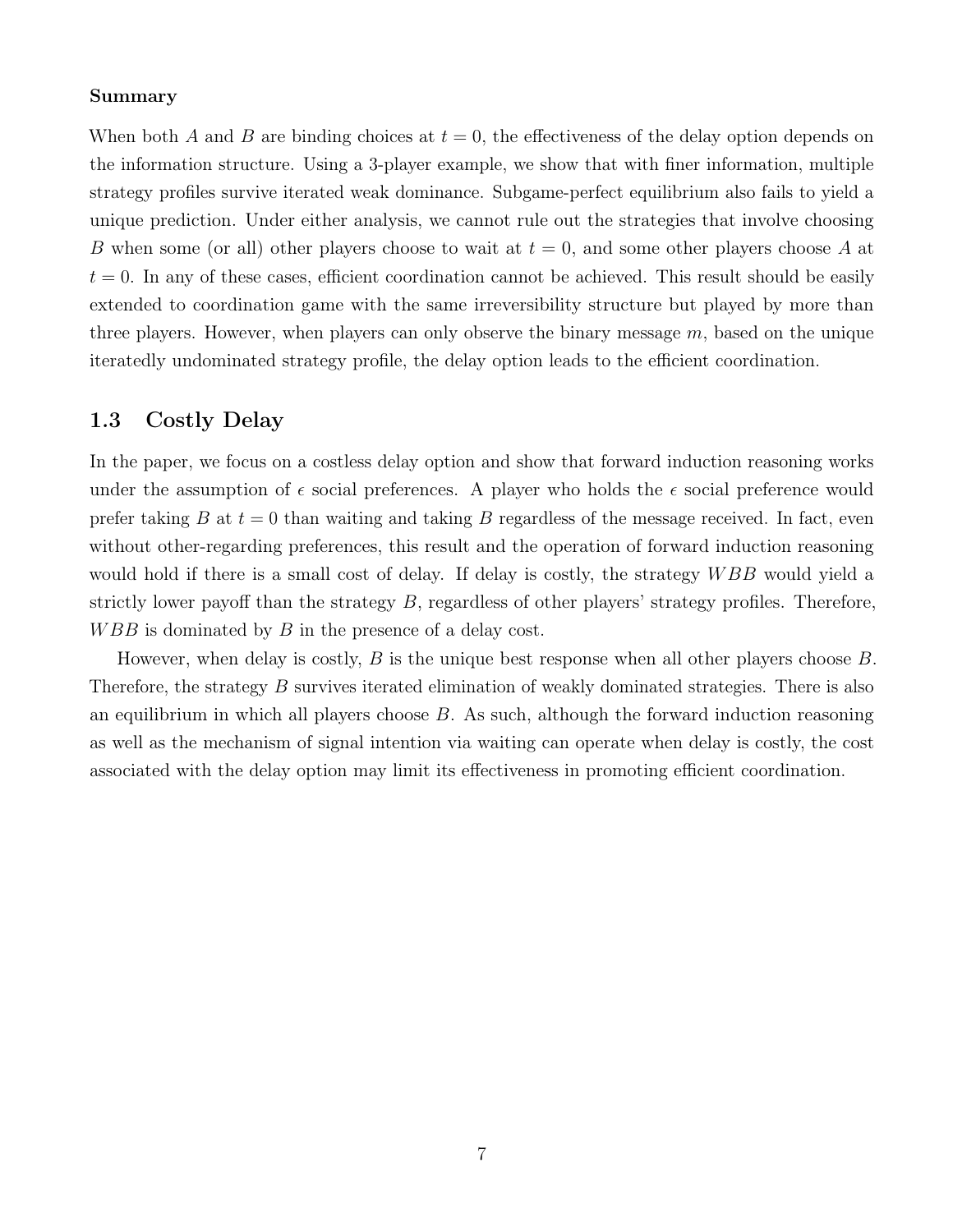# 2 Experiments

## 2.1 Experimental Instructions ("BI-b")

(Translated into English from Chinese.)

Welcome to our experiment! This is an experiment on decision making. The following instructions will help you better understand this experiment so as to make good decisions and earn a greater amount of money. Your earnings in the experiment, together with a show-up fee of RMB 5, will be paid at the end of the session.

During the experiment, please do not talk or communicate with other participants. And please put away your phones. If you have any questions or need assistance of any kind, please raise your hand, and the experimenter will come to you. Otherwise, if you fail to obey these rules of the experiment, YOU WILL BE ASKED TO LEAVE. Thank you.

At the beginning of the experiment, all the participants will be randomly divided into groups of 4 people. You will participate in 15 rounds of decisions together with the other members of that group. The points you earn in each round will depend on the decisions that you and the other group members make. Your earnings will depend on the points accumulated in all 15 rounds, with an exchange rate of 100 Points  $=$  RMB 7. Your group members will not change throughout the 15 rounds, but their identity will never be disclosed.

Each of the group members will choose between two options, 1 and 2. The following table presents the relationship between decisions made by you and your group members, as well as the points that you earn in the round.

Your points in a round depend on your own choices, as well as on the minimum choice in your group.

|             |          | Minimum choice in your group |      |  |
|-------------|----------|------------------------------|------|--|
|             |          |                              |      |  |
| Your choice | choose 1 |                              | n.a. |  |
|             | choose 2 |                              | hh.  |  |

If you choose 1, the minimum choice in your group must be 1. In this case, you will get 45 points. If you choose 2, there will be two possible outcomes:

1) If the smallest choice in your group is 1 (that is, at least one of your group members chooses 1), then you get 5 points.

2) If the smallest choice in your group is 2 (that is, none of your group members chooses 1), then you get 55 points.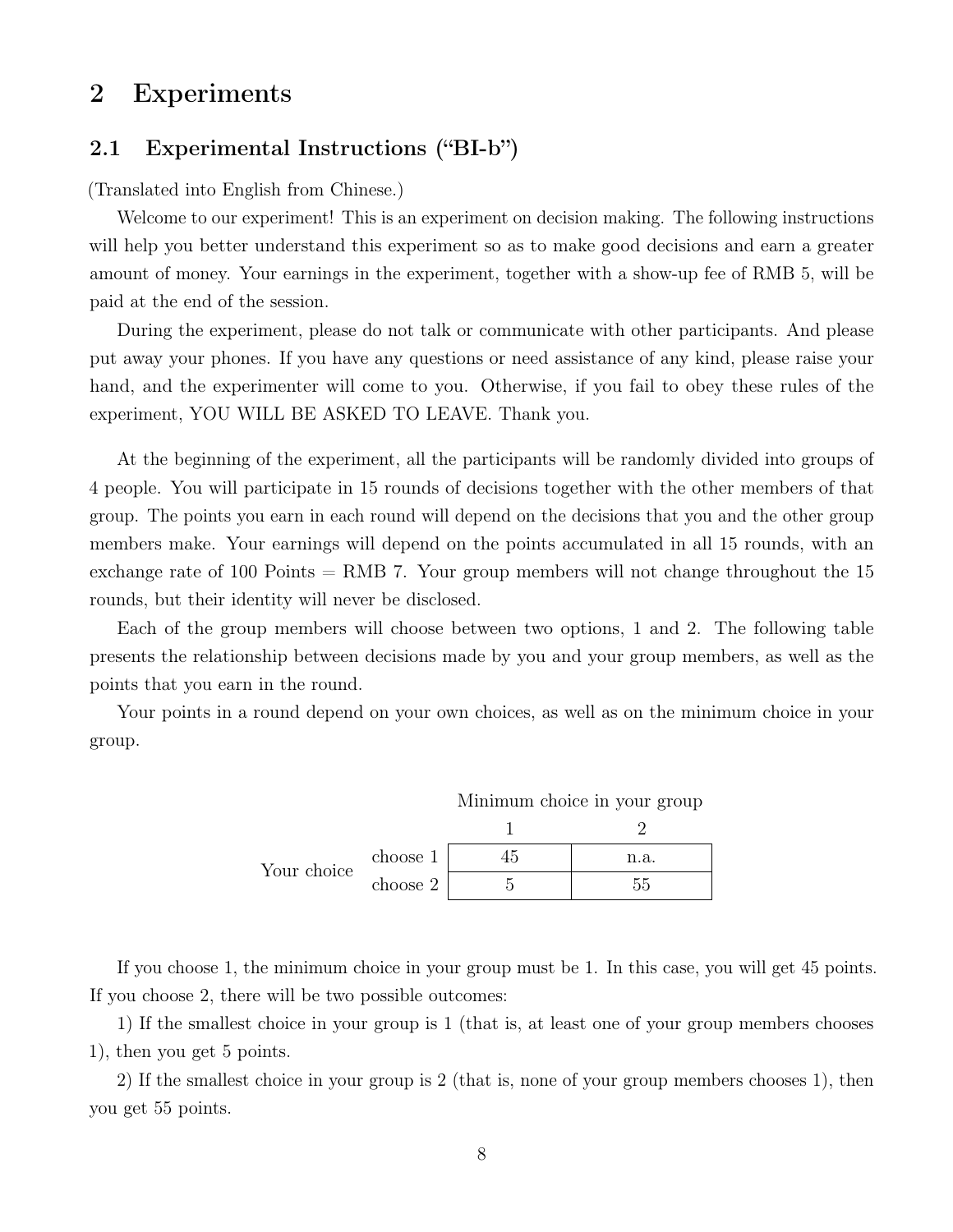In each round, your decision-making takes place in two stages.

Stage 1: each member in your group chooses between "1" and "wait." (The option "2" is not available in Stage 1.)

If you choose "1," it will be your final decision in this round.

If you choose "wait," you will then decide between "1" and "2" in Stage 2, based on the outcomes (to be discussed below) in Stage 1.

Stage 2: if you chose "wait" in stage 1, you now decide between "1" or "2" based on whether any group member chose "1" in Stage 1. To be specific, there are two possible outcomes from Stage 1:

Outcome 1: Some of the group members chose "1" in Stage 1. You have to decide, if this outcome occurs, whether to choose "1" or "2."

<span id="page-8-0"></span>Outcome 2: None of the group members chose "1" in Stage 1. Again, you have to decide, if Outcome 2 occurs, whether to choose "1" or "2."

|                                              |            |                      |      | Group Miminum choice |  |  |  |
|----------------------------------------------|------------|----------------------|------|----------------------|--|--|--|
|                                              |            |                      |      | 2                    |  |  |  |
| Your                                         |            | Choose 1 45.00       |      | Impossible           |  |  |  |
| choice                                       |            | Choose 2             | 5.00 | 55.00                |  |  |  |
|                                              |            | Stage 1: Your Choice |      |                      |  |  |  |
|                                              |            |                      |      |                      |  |  |  |
| $\bigcirc$ choose 1                          |            |                      | wait |                      |  |  |  |
| Stage 2:                                     |            |                      |      |                      |  |  |  |
| If someone chooses 1 in Stage 1: Your choice |            |                      |      |                      |  |  |  |
| $\supset$ choose 1                           |            |                      |      | choose 2             |  |  |  |
|                                              |            |                      |      |                      |  |  |  |
| If nobody chooses 1 in Stage 1: Your choice  |            |                      |      |                      |  |  |  |
|                                              | ∋ choose 1 | choose 2             |      |                      |  |  |  |
|                                              |            |                      |      |                      |  |  |  |
|                                              | Confirm    |                      |      |                      |  |  |  |
|                                              |            |                      |      |                      |  |  |  |

Figure 1: Screenshot of Choice Page (after choosing "Wait")

Note that the decisions in Stage 1 and Stage 2 will be made on the same page. Hence, you will not know the realized Stage 1 outcome when making decisions for Stage 2. Therefore, you have to make two decisions regarding the two possible outcomes (See Figure [1\)](#page-8-0). Your first decision is your response to: "some of your group members chose "1" in Stage 1" (Outcome 1); and your second decision is your response to: "none of your group members chose "1" in Stage 1" (Outcome 2).

After all group members have finished their decisions for both stages and clicked "submit," the system will automatically determine whether any group member chose "1" in Stage 1. If some group members chose "1" (Outcome 1), your response to Outcome 1 will take effect, and it will be your final decision in this round. If none of your group members chose "1" in Stage 1 (Outcome 2), then your response to Outcome 2 will take effect, and it will be your final decision in this round.